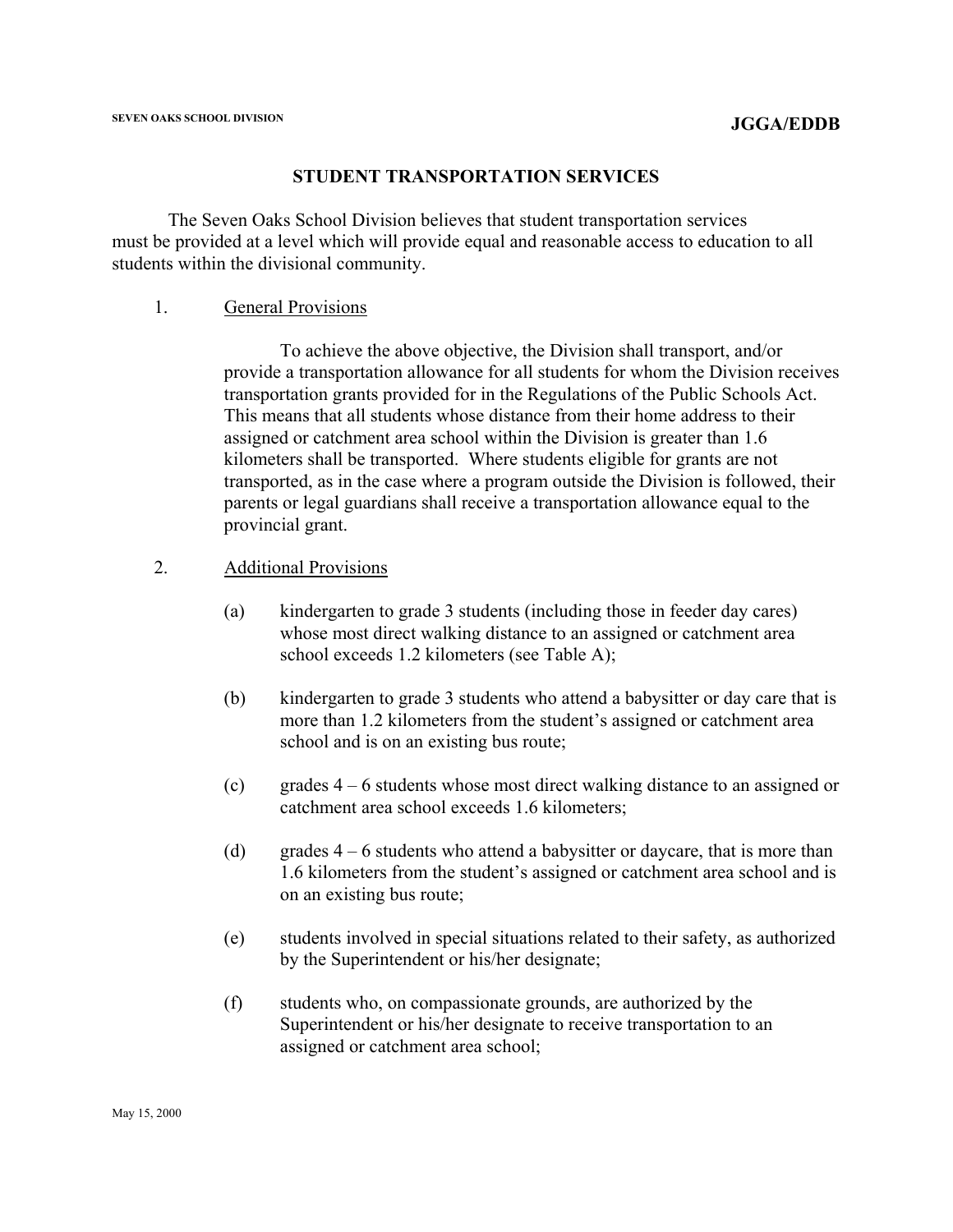#### 2.Additional Provisions

- (g) on a cost recovery basis and conditional upon space being available as per regulations on Student Transportation Fees, grade 7-12 students whose most direct walking distance to an assigned or catchment area school exceeds 1.6 kilometers or who reside in a designated transportation area;
- (h) on a cost recovery basis and conditional upon space being available on an existing bus route, K-6 students who live under 1.2 kilometers from their assigned or catchment area school.
- 3. Student Transportation Fees
	- (a) Student transportation fees as noted in 1. (g) and (h) above shall be set by the Board.
	- (b) Designated transportation areas as noted in 1. (g) and (h) above shall be reviewed and established by the Director of Transportation and approved by the Board of Trustees.
	- (c) Space availability will be determined by age with younger students receiving first priority for available discretionary space.
- 4. Requests for Transportation
	- (a) In the case of pupils registered in the Seven Oaks School Division for the first time or, pupils who become bus pupils for the first time, or pupils who have been transported previously but have changed schools or residence, requests for transportation must be made in writing on Divisional Transportation Request forms.
	- (b) Any transportation requests made after the Friday before the week of school opening, may be subject to a delay before transportation can be provided.
	- (c) When requesting transportation, provision for a reliable emergency contact number must be provided by the parent or legal guardian upon registration.
- 5. Mode of Transportation

Transportation will basically be provided by division-owned school buses.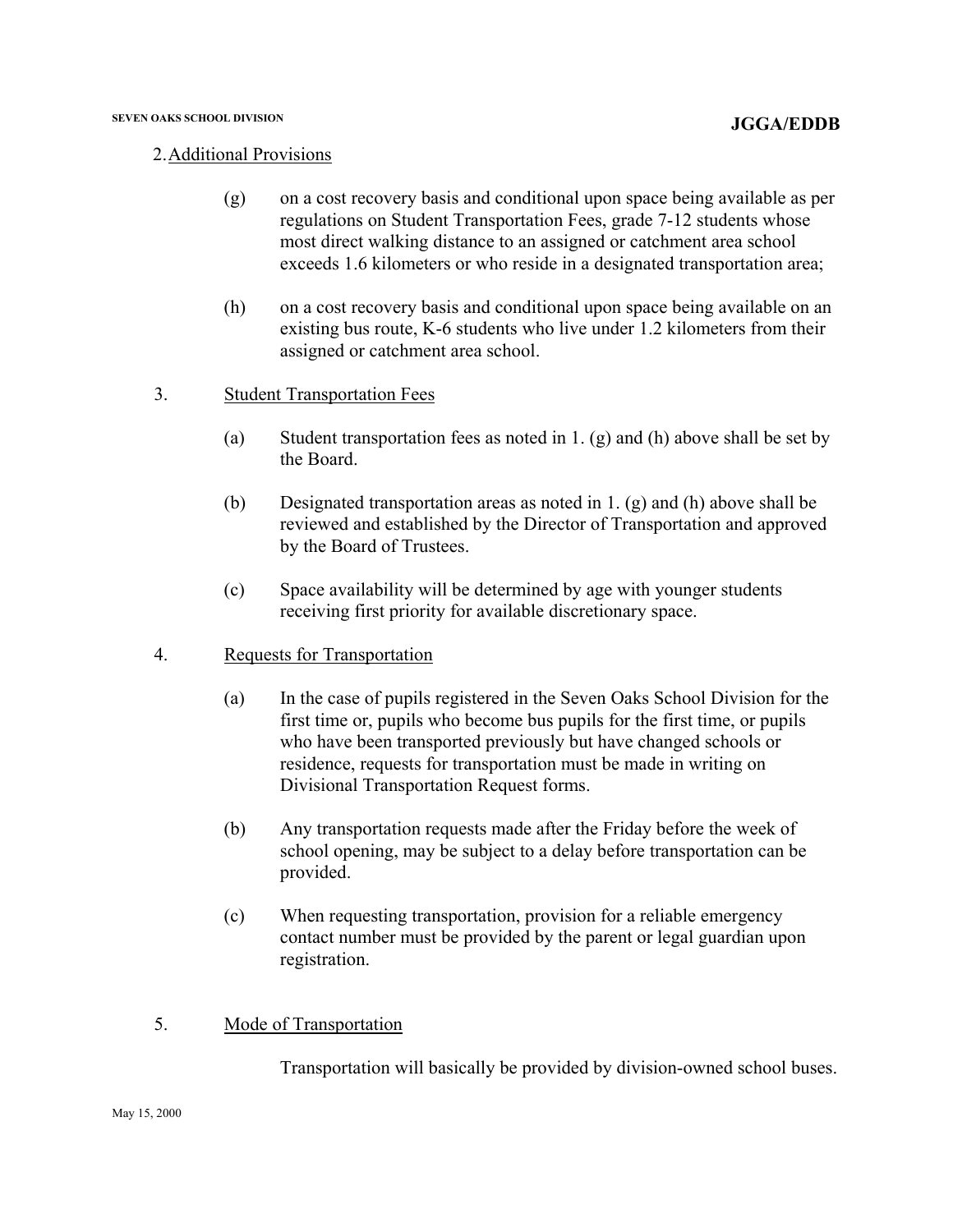An alternative means of transportation or an allowance in lieu of transportation may be substituted by the Division.

### 6. Out of Catchment Area Students

 Where students choose to attend, through the schools of choice provision, a school outside of the assigned or catchment area school, they must pay a transportation user fee. Such fee is contingent on space being available on an existing bus route.

## 7. Non-Resident Students

All Non-Resident students (including those in feeder day cares) who fall under schools of choice regulations, must pay the transportation user fee. Such fee is contingent on space being available on a existing bus route.

### 8. Procedures

The following procedures apply to this Policy:

- (a) the most direct walking distance to and from a school shall be measured according to the most direct means of walking along:
	- i) a public roadway
	- ii) a public walkway
	- ii) a public park and/or green area and/or
	- iv) a combination of the above which are maintained and/or cleared by the City of Winnipeg, or by community use throughout the school year;
- (b) measurements shall be made from a point on the public roadway nearest the residence of the student to a point on the public roadway nearest the most direct access to school grounds.
- (c) transportation shall generally be from and to a designated pick up point nearest an eligible student's home, in accordance with the provincial regulation.
- (d) the pick up and drop off points must be constant.
- 9. Withdrawal of Transportation Privileges

While the Division is obligated to transport pupils when the distance from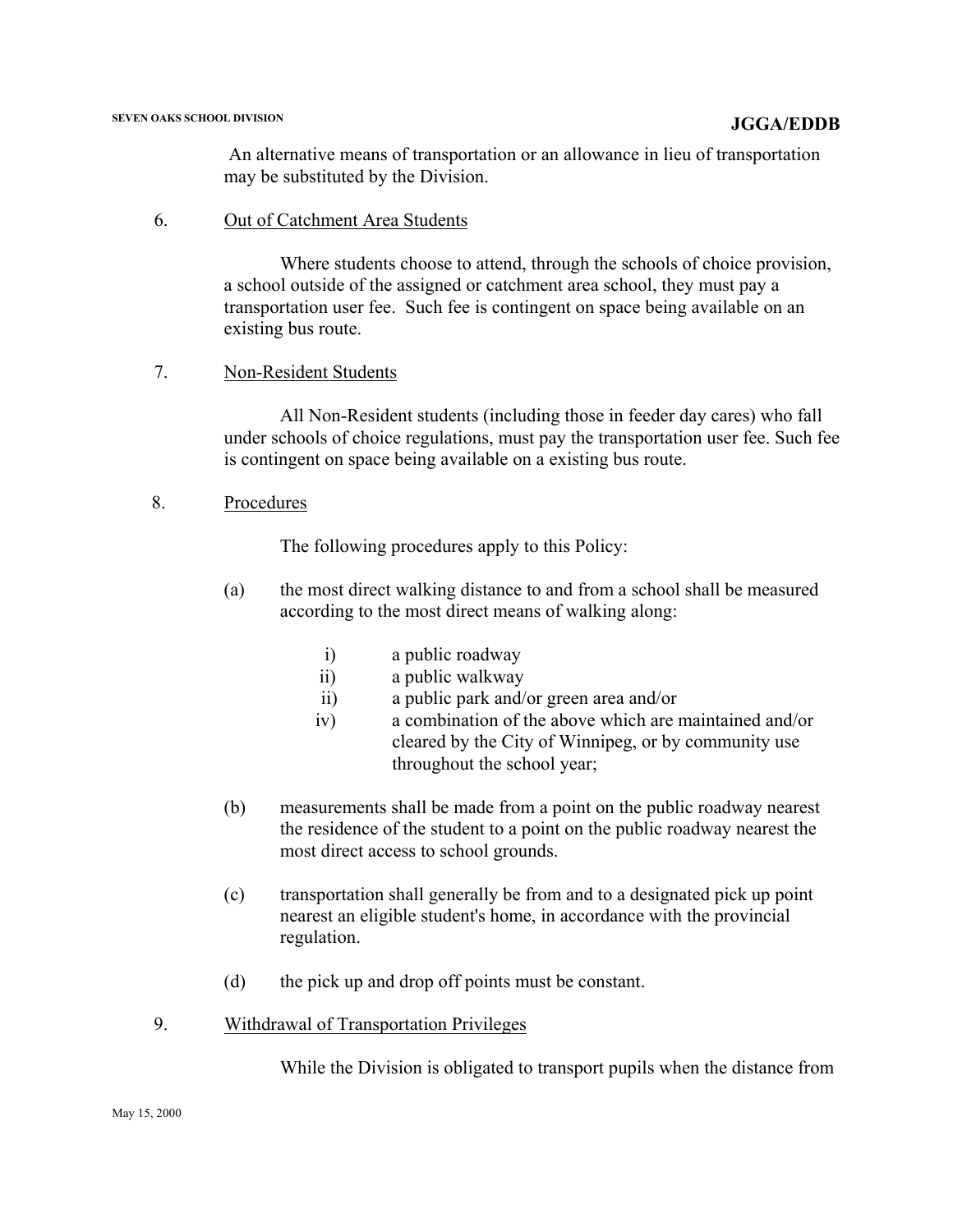home to school is beyond the provisions set forth in this policy, it must be understood that there are limits to this obligation. The Board, through its divisional administration, reserves the right to suspend the privilege of transportation to those pupils who through their actions on a bus, endanger the health and/or safety of themselves or others.

10. Administration of Student Transportation Services

 Within the framework of Division policy the Board hereby authorizes the Superintendent:

- (a) to administer the Division policies and regulations on Student Transportation Services;
- (b) to make additions, deletions, and revisions to the transportation system when necessary to meet the needs of the Division for the safe and reasonable transportation of students;
- (c) to notify the Board of any revisions in practices beyond those provided through Divisional regulations.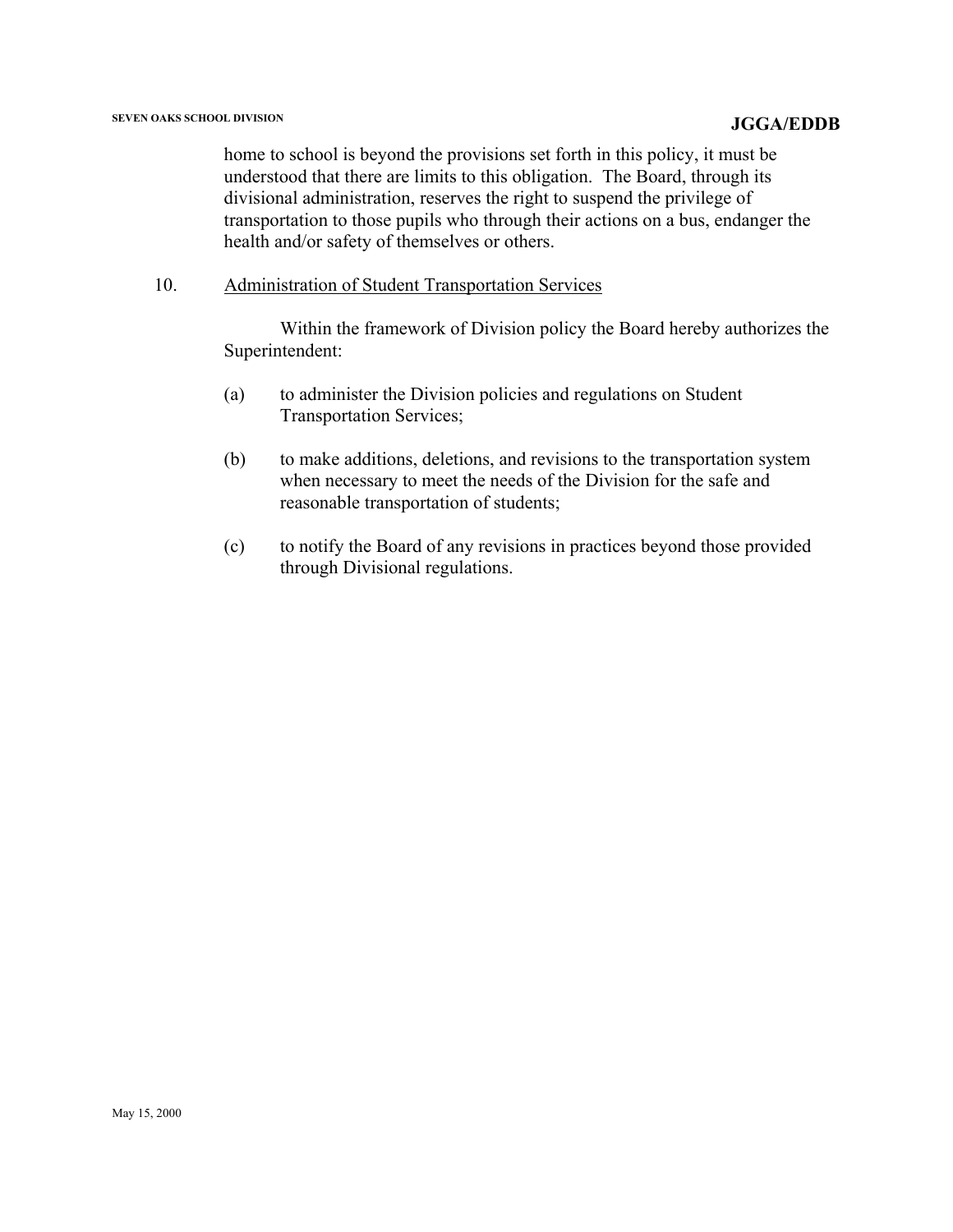### **JGGA/EDDB**

## TABLE A DAY CARE CATCHMENT AREAS

O.V. Jewitt (am)

Day Cares:

Sugar-N-Spice Kiddi Haven Inc. Riverbend West St. Paul Kidi-Garden Day Nurseries Inc. Seven Oaks School – Main & Smithfield Belmont R.F. Morrison Victory Margaret Park Riverbend Governor Semple Seven Oaks Day Care 1010 Sinclair – Kingsbury & Sinclair Victory Belmont R.F. Morrison Forest Park Margaret Park Garden City Community Centre Day Care Kingsbury & Sinclair Belmont Forest Park R.F. Morrison Margaret Park Victory Wee Tree Day Nursery Inc. 1010 Sinclair Victory Dana's Day Care Leila & Sinclair Belmont Forest Park Margaret Park R.F. Morrison Victory Shepherd Day Care Sheppard & Jefferson A.E. Wright (am) Elwick (am) James Nisbet (am & pm)